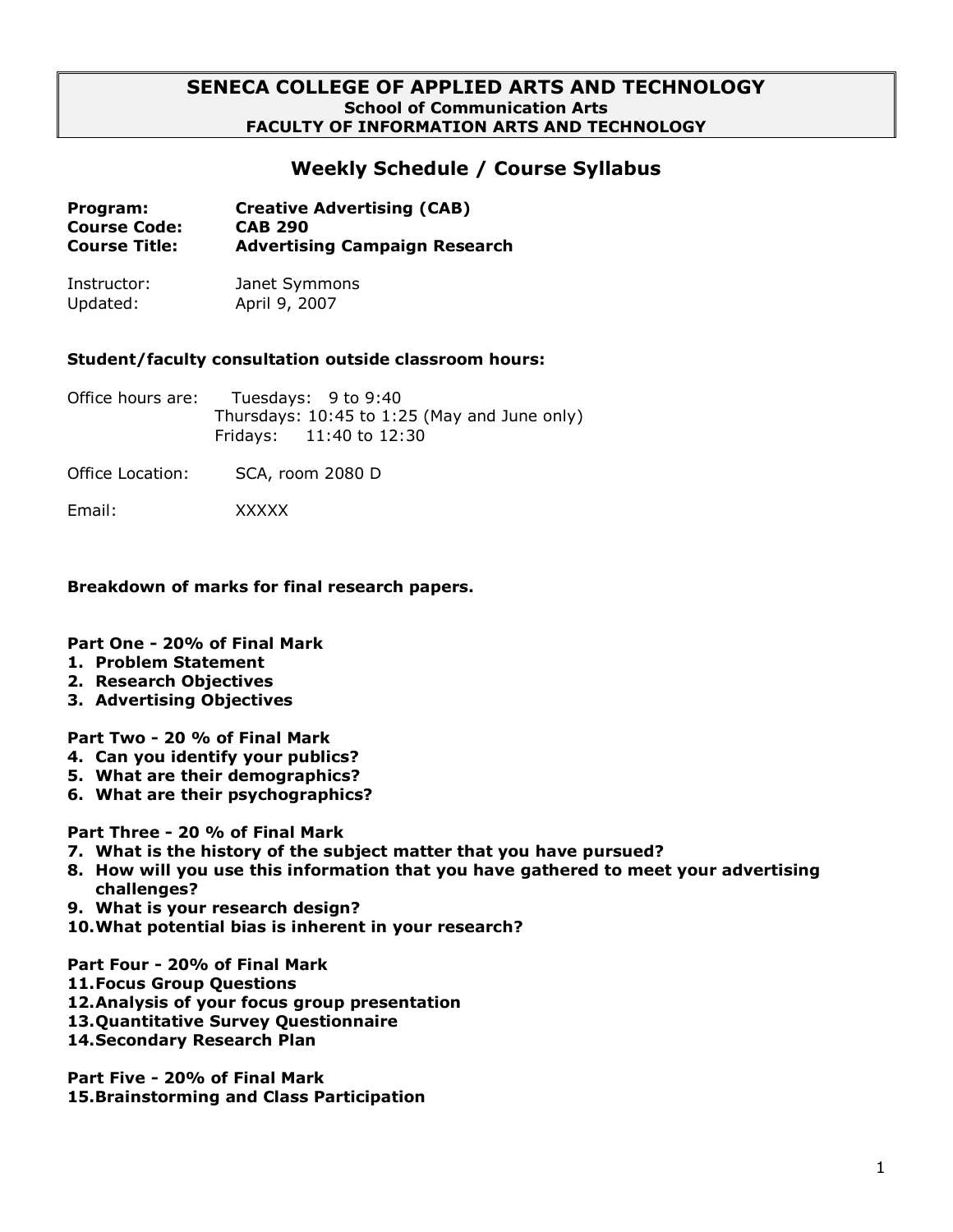2

Week 1 **May 11, 2007**

### **Lecture / Topic: Introduction and Subject Objectives and Outcomes. Asking Questions**

Discussion of Course Outline. Examination of research papers prepared by other CAB Students. The concept of modeling scientific enquiry. Asking Questions. How do you formulate your hypothesis? How do you write a problem statement? Exploring research that has recently appeared in the media.

#### **Library Session: How Creative Advertising Students Can Use the Library at Seneca College? Understanding APA style.**

**Your Assignment:** You will form groups of three or four depending on class size. Each group will look at a variety of problem statements and in the end will chose one.

#### **All assignments will be written both electronically and in hard copy. Students will present all their assignments weekly. Please include the names of all participants on each presentation.**

| <b>Assignment:</b> | <b>Part One</b> |
|--------------------|-----------------|
| Weight:            | 20%             |
| Deadline:          | June 1, 2007    |
|                    |                 |

| <b>Assignment:</b> | <b>Part Five</b>                    |
|--------------------|-------------------------------------|
| Weight:            | 20%                                 |
| Deadline:          | On all weeks throughout the course. |

# Week 2 **May 18, 2007**

### **Lecture / Topic: The Problem Statement**

Present your problem statement and get ready to be challenged. How do you define the question and the information needed? Your peers will judge you. Are your ideas workable? Are they specific? Do they clearly target a public? Can this research be done? Has it been done before? Do you really care about this research and, more to the point, does the world? This class is really about thinking and presenting your ideas on your feet. Explain your reasoning through the perspective of the needs, demands, opportunities, threats and limitations of advertising.

#### **Due: Problem Statement Presentation In-Class**

# **Lecture / Topic: The Problem with Problem Statements**

Week 3 **May 25, 2007**

This class is a continuation of last the class. We continue to work out the issues of problem statements, get rid of the kinks, and make sure that they really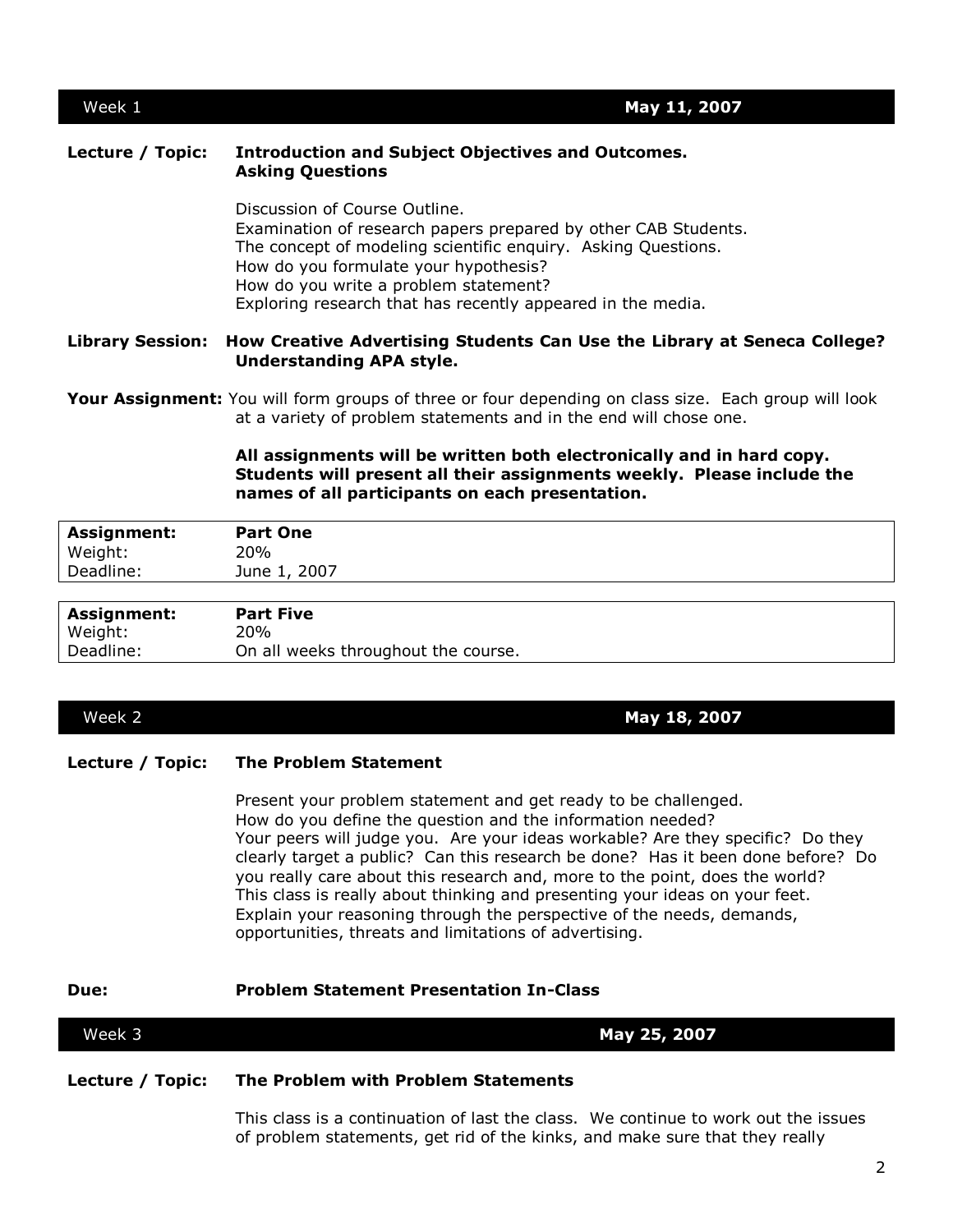represent the problems that you want to explore. How advertising can use this information? We will discuss your advertising objectives and how you achieve them. **Lecture / Topic: Choosing the Research Design** Making the observations. Looking at types of research. What are the differences between quantitative and qualitative research? What is primary and secondary research? When do you use surveys? How do you write a quantitative survey? When do they work best? Hard versus soft information. What are field research experiments? Content analysis.

Observation. Focus Groups Face-to-face interviews. Telephone Interviews

Depth Interviews. Intercept interviews. Why do we need this information?

#### **Selecting the design option.**

Using Media research and where to get it. What is the behavior of your public? What is the "snap shot" or "freeze frame" of your current knowledge? What are experimental design options? What is gorilla advertising?

| Week 4           | June 1, 2007                                                                                                                                                                                                        |
|------------------|---------------------------------------------------------------------------------------------------------------------------------------------------------------------------------------------------------------------|
| Due:             | Part 1<br>Team Presentations: Students will be presenting their research design.<br>Justify your choices.<br>What is primary and what is secondary and why?<br>How will this design satisfy your advertising needs? |
| Lecture / Topic: | <b>Can You Identify Your Publics?</b><br>What are their demographics?<br>What are their psychographics?<br>This will appear in chart-form in your paper.                                                            |
| Angles manufa    | <b>Deal Ture</b>                                                                                                                                                                                                    |

| <b>Assignment:</b> | <b>Part Two</b> |
|--------------------|-----------------|
| Weight:            | 20%             |
| Deadline:          | June 15, 2007   |
|                    |                 |

Week 5 **June 8, 2007**

#### **Students will present a discussion of their Publics**

| Week 6<br>June 15, 2007 |
|-------------------------|
|-------------------------|

**Due: Part 2**

**Students will present their Psychographics and Demographics.**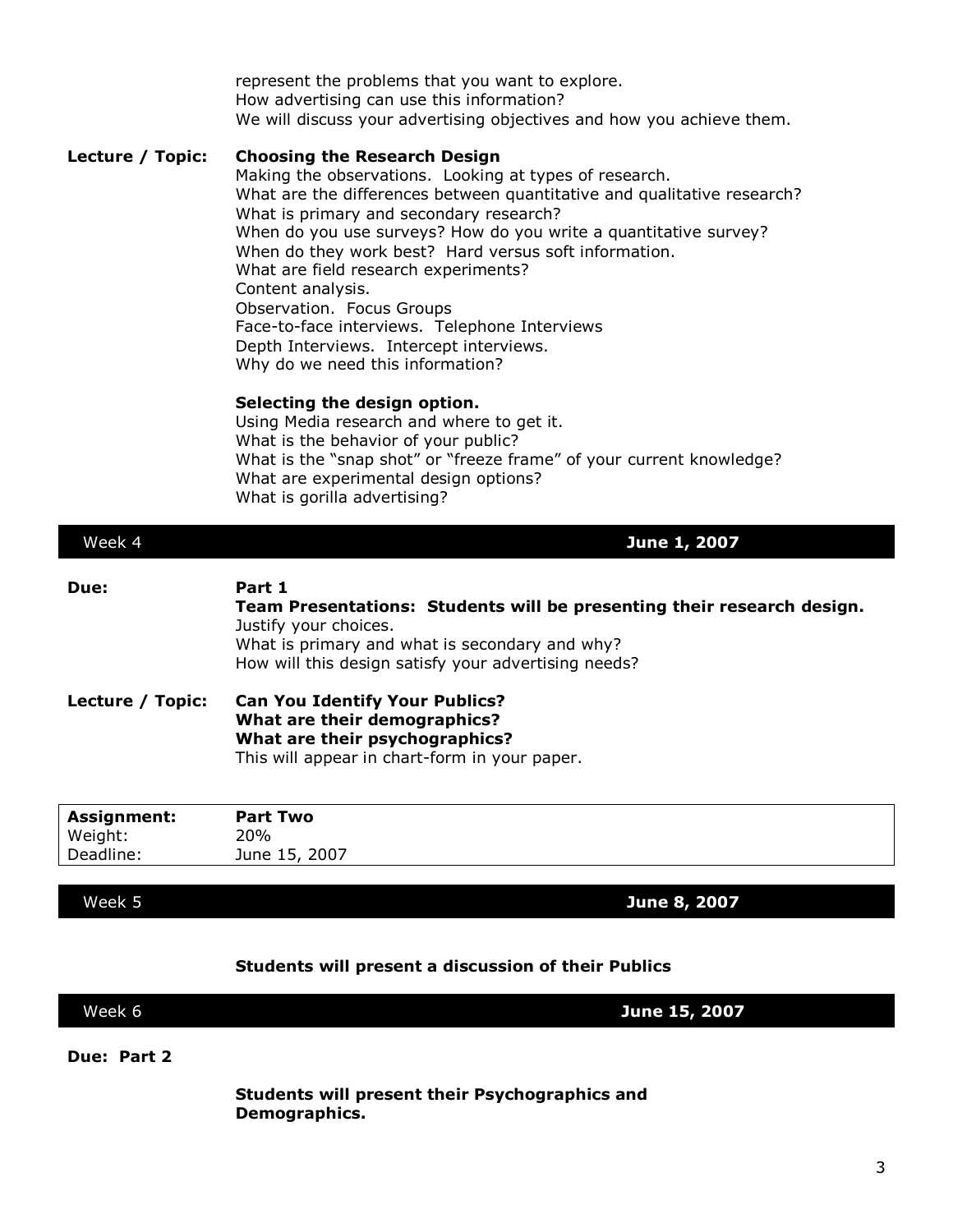| Assignment:            | <b>Part Three</b>                                                                                                                                                                                                                                                                                                                                                                                                                                                                                 |
|------------------------|---------------------------------------------------------------------------------------------------------------------------------------------------------------------------------------------------------------------------------------------------------------------------------------------------------------------------------------------------------------------------------------------------------------------------------------------------------------------------------------------------|
| Weight:<br>Deadline:   | <b>20%</b><br>July 6, 2007                                                                                                                                                                                                                                                                                                                                                                                                                                                                        |
|                        |                                                                                                                                                                                                                                                                                                                                                                                                                                                                                                   |
|                        | The History of Your Subject Matter.<br>This section begins with a snap-shot of what is happening right now.<br>How far back do you go? Present this with a time-line. Remember, you are<br>creative advertisers. This portion is about how creative you can be.                                                                                                                                                                                                                                   |
| Lecture / Topic:       | <b>Bias</b>                                                                                                                                                                                                                                                                                                                                                                                                                                                                                       |
|                        | Students will present their research design.                                                                                                                                                                                                                                                                                                                                                                                                                                                      |
| Week 7                 | June 22, 2007                                                                                                                                                                                                                                                                                                                                                                                                                                                                                     |
| Due:                   | Part 3                                                                                                                                                                                                                                                                                                                                                                                                                                                                                            |
|                        | Student Presentation: The History Section<br>How can advertising use this?<br>What is your potential bias in this area?                                                                                                                                                                                                                                                                                                                                                                           |
| Lecture / Topic:       | <b>The Focus Group</b><br>How does it work?<br>What are the problems and what are the opportunities?<br>Knowing how to operate a meaningful focus group is essential to gathering<br>information about a chosen public.                                                                                                                                                                                                                                                                           |
|                        | Each group will prepare 10 focus group questions around an advertising problem<br>that needs to be solved. Your questions will be exploratory and are to be used to<br>solve an advertising problem. You will have to draw conclusions about your<br>advertising product and its effectiveness. You are searching for answers that will<br>tell you how people feel around this issue and how your advertising agency can<br>best utilize this information to achieve their organizational goals. |
| Assignment:<br>Weight: | <b>Part Four</b><br>20%                                                                                                                                                                                                                                                                                                                                                                                                                                                                           |
| Deadline:              | July 13, 2007                                                                                                                                                                                                                                                                                                                                                                                                                                                                                     |
|                        |                                                                                                                                                                                                                                                                                                                                                                                                                                                                                                   |
|                        |                                                                                                                                                                                                                                                                                                                                                                                                                                                                                                   |

**Study** 

Week **June 29, 2007**

Week 8 **July 6, 2007**

Each group will present their focus questions. They will select appropriate students who will serve as their subjects. Ask yourself, how is the right subject connected to your focus group? You will choose the appropriate moderator. How effective were the skills of the moderators? How effective were the questions?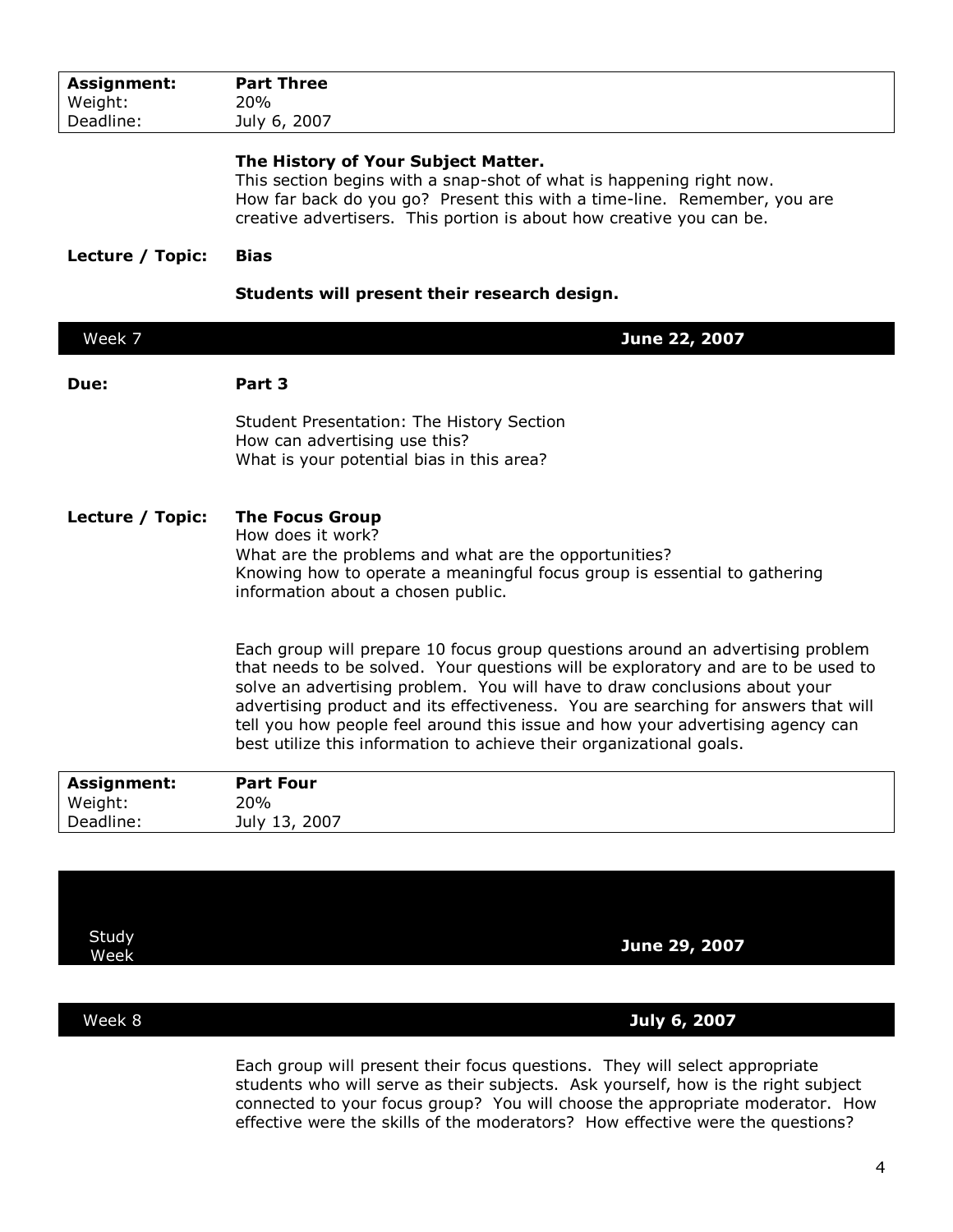| Due:                                               | <b>Focus Group Questions</b><br>These focus group questions will appear in the main body of your paper.                                                                                                                                                                                                                             |
|----------------------------------------------------|-------------------------------------------------------------------------------------------------------------------------------------------------------------------------------------------------------------------------------------------------------------------------------------------------------------------------------------|
| Week 9                                             | July 13, 2007                                                                                                                                                                                                                                                                                                                       |
|                                                    | Each group will present their focus questions. They will select appropriate<br>students who will serve as their subjects. Ask yourself, how is the right subject<br>connected to your focus group? You will choose the appropriate moderator. How<br>effective were the skills of the moderators? How effective were the questions? |
| Due:                                               | <b>Focus Group Questions</b><br>The analysis of the focus group will appear in the main body of your<br>paper.<br>The transcription of your focus group will appear as an appendix.                                                                                                                                                 |
| Week 10                                            | <b>July 20,2007</b>                                                                                                                                                                                                                                                                                                                 |
| Due:                                               | Students will select the secondary research that most highlights their<br>own. This will appear in their paper as an appendix. This appendix is not<br>to be longer than 15 pages.<br>Students will prepare a brief presentation, no longer than 3 or 4 minutes                                                                     |
|                                                    | in length of this secondary data to be presented in the next class.                                                                                                                                                                                                                                                                 |
|                                                    |                                                                                                                                                                                                                                                                                                                                     |
| Week 11                                            | July 27, 2007                                                                                                                                                                                                                                                                                                                       |
|                                                    | Each group will present their secondary data research.                                                                                                                                                                                                                                                                              |
| Lecture / Topic:                                   | Writing a quantitative survey                                                                                                                                                                                                                                                                                                       |
| Due:                                               | Students will present their secondary research.                                                                                                                                                                                                                                                                                     |
| Each group will present their quantitative survey. |                                                                                                                                                                                                                                                                                                                                     |
|                                                    |                                                                                                                                                                                                                                                                                                                                     |
| Week 12                                            | <b>August 3, 2007</b>                                                                                                                                                                                                                                                                                                               |

Wrap-Up of Course

**Research Papers are Due**

## **Marking Structure**

| Part One   |  |
|------------|--|
| Part Two   |  |
| Part Three |  |
| Part Four  |  |
| Part Five  |  |

20% of Final Mark 20% of Final Mark 20% of Final Mark 20% of Final Mark 20% of Final Mark